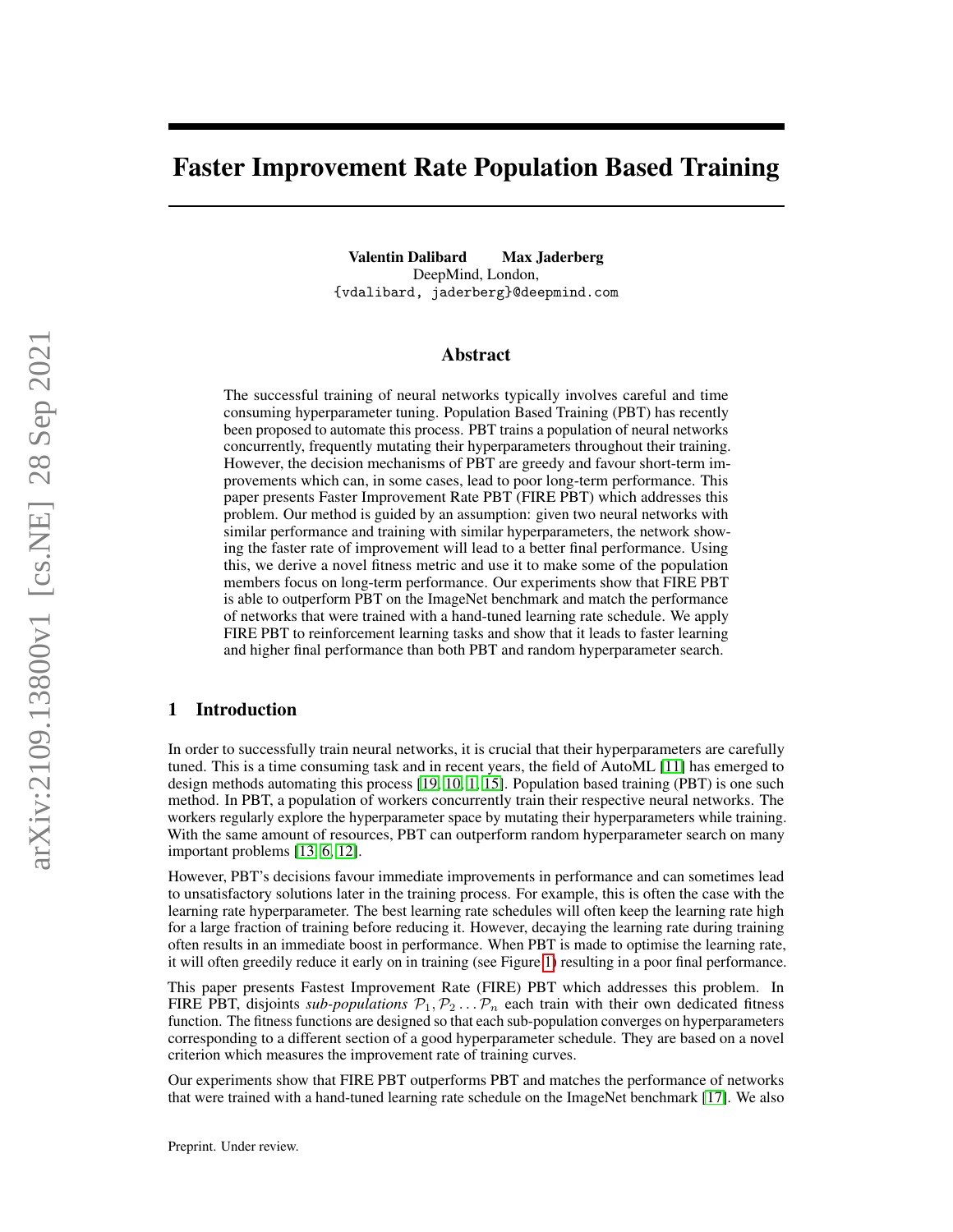<span id="page-1-0"></span>

Figure 1: Hand-tuned learning rate schedule for ImageNet training [\[8\]](#page-9-8) compared with the best schedules found by PBT and FIRE PBT after similar number of steps. As shown in Section [4,](#page-5-0) the average test accuracy scored by executing a schedule found by PBT is 71.7, while FIRE PBT and the hand-tuned schedule score 76.5 and 76.6 respectively.

apply FIRE PBT to a V-MPO agent [\[20\]](#page-10-1) on a selection of OpenAI Gym tasks [\[3\]](#page-9-9) and show that it leads to faster learning and higher performance than PBT or random hyperparameter search.

We review the mechanisms of PBT in Section [2.](#page-1-1) Section [3](#page-1-2) introduces FIRE PBT. We compare the performance of Random Search (RS), PBT and FIRE PBT in Section [4.](#page-5-0) Finally, we review the related work in Section [5](#page-8-0) and conclude in Section [6.](#page-8-1)

## <span id="page-1-1"></span>2 Population based training

This section reviews the core mechanisms of Population based training as described by Jaderberg et al. [\[13\]](#page-9-4). PBT is an optimisation method for the training of neural networks. The goal is to maximize an objective function Q, such as classification accuracy on a validation set.

In PBT, a population of *workers* (also called *population members*) concurrently train their respective neural networks, each with their own hyperparameters. At regular intervals, each population member compares its evaluation of  $Q$ , called *fitness*, with the rest of the population. If a population member  $\rho$ has a low fitness compared with its peers, it undergoes an *exploit-and-explore* step. In the exploit step,  $\rho$  discards its own state and copies the neural network weights and hyperparameters of a better performing population member. In the explore step,  $\rho$  mutates the copied hyperparameters.

Compared with sequential hyperparameter optimisation methods such as Bayesian optimisation [\[2\]](#page-9-10), PBT uses parallel training to complete within the wall clock time of a single learning process. The hyperparameters will be optimised concurrently to the training of the neural network. Compared with parallel optimisation such as random hyperparameter search, PBT tends to yield better performance [\[13\]](#page-9-4).

However, PBT uses a greedy process which can lead to low performance later in training. For example, this can occur when PBT is made to optimise the learning rate using the current validation accuracy as fitness. Because decaying the learning rate results in an immediate improvement in performance, PBT will greedily decay the learning rate from the start of the experiment, as shown in Figure [1.](#page-1-0) However, good hand-tuned learning rate schedules will often keep the learning rate high for a significant fraction of training before decaying it. As a result, the performance of networks trained with PBT will be lower than the one obtained by a good hand-tuned schedule.

## <span id="page-1-2"></span>3 FIRE PBT

We now present the mechanisms of FIRE PBT, which are summarised in Figure [2.](#page-2-0) Like in PBT, a FIRE PBT experiment consists of many workers training neural networks concurrently. Each worker  $ρ$  holds a pair  $(θ<sub>ρ</sub>, h<sub>ρ</sub>)$  where  $θ<sub>ρ</sub>$  are neural network weights and  $h<sub>ρ</sub>$  are training hyperparameters.

We divide the workers into two groups.  $P = \{\rho_i\}_{i=1}^P$ , which we call the population members, and  $\mathcal{H} = \{\eta_i\}_{i=1}^E$ , which we refer to as the evaluators. The population  $\mathcal P$  is further divided into multiple disjoint sub-populations  $P_1, P_2 \ldots P_n$ .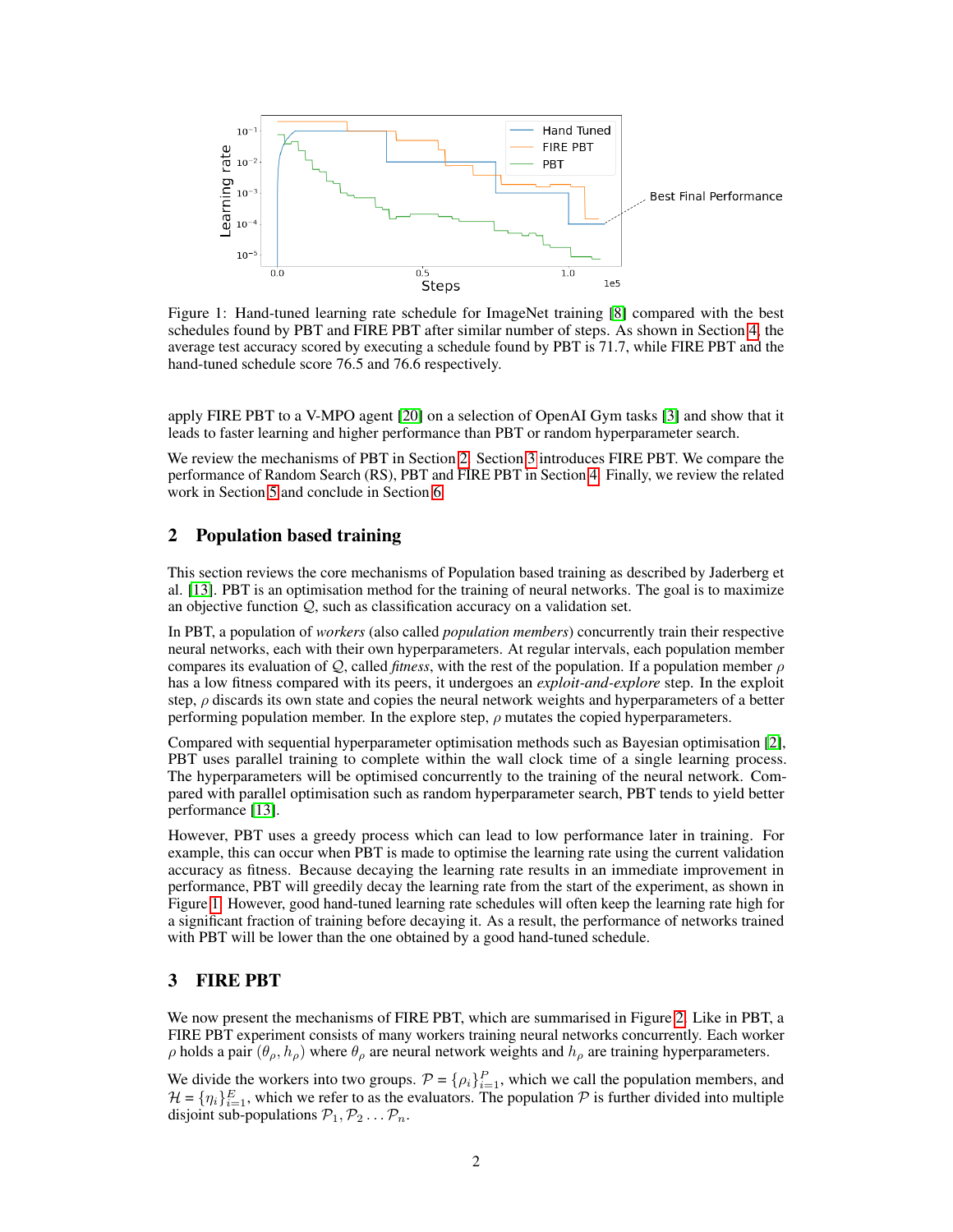<span id="page-2-0"></span>

Figure 2: The mechanisms of FIRE PBT. Each circle represents a population member. The arrows indicate the copying of neural network weights and/or hyperparameters between members.

Within each sub-population  $P_i$ , the population members internally run regular PBT. Members have an associated fitness and the ones with low fitness perform the exploit-and-explore step with other members of  $\mathcal{P}_i$ . What distinguishes sub-populations from one another is the fitness function they use.

Sub-population  $P_1$  is greedy and uses Q as its fitness, similar to regular PBT. For example, Q could be the classification accuracy on a validation set. All other sub-populations  $P_i$  with  $i > 1$  are *parent* sub-populations and behave differently. Their fitness encourages them to produce neural network weights which reach high values of  $Q$  when trained with the hyperparameters used in their child sub-population  $\mathcal{P}_{i-1}$ . Ultimately, our method will produce neural networks which have trained with the hyperparameters of each sub-population in turn, starting with  $\mathcal{P}_n$  and ending with  $\mathcal{P}_1$ . The fitness functions are designed to encourage this sequence of hyperparameter values to form a good schedule.

Evaluating fitness in parent sub-populations is the role of the evaluator workers. Throughout the experiment, an evaluator  $\eta$  repeats the following procedure:

- 1. Find the population member  $\rho_{parent} \in \bigcup_{j=2}^{P} P_j$  and its sub-population  $P_i$  which has least recently been evaluated and copy its weights:  $\theta_{\eta} \leftarrow \theta_{\rho_{parent}}$ . We say that  $\eta$  is then *assigned* to  $\rho_{parent}$ .
- 2. Find the highest fitness member  $\rho_{child}$  in  $\mathcal{P}_{i-1}$  and copy its hyperparameters:  $h_{\eta} \leftarrow h_{\rho_{child}}$ . We say  $\rho_{child}$  is the *target* of the evaluator.
- 3. Start training from the newly assigned evaluator weights  $\theta_{\eta}$  with the evaluator hyperparameters  $h_{\eta}$  and regularly measure the objective function Q. This sequence of evaluations of  $Q$  will generate a training curve which will be used to evaluate the fitness of  $\rho_{parent}$ . The larger the rate of improvement of the curve, the higher the fitness (detailed in Section [3.1\)](#page-2-1).
- 4. Continue training until either the evaluator's stopping or success criteria are reached (detailed in Section [3.2\)](#page-4-0). If the evaluator's success criteria are reached, make the evaluator's target  $\rho_{child}$  copy the evaluator's current weights:  $\theta_{\rho_{child}} \leftarrow \theta_{\eta}$ .

Evaluators have two purposes: First, they evaluate the fitness of population members of parent sub-populations. Section [3.1](#page-2-1) describes how the training curve of an evaluator assigned to  $\rho_{parent}$  is used to compute the fitness of  $\rho_{parent}$ . Second, evaluators make the link between sub-populations by propagating the trained weights of a parent sub-population into its child sub-population. Section [3.2](#page-4-0) describes the conditions for evaluator success where the evaluator's performance is considered greater than the one of its target  $\rho_{child}$ . When that occurs,  $\rho_{child}$  copies the weights of the evaluator. This mechanism is how weights are propagated between sub-populations.

## <span id="page-2-1"></span>3.1 Computing the fitness of parent sub-population members

As in regular PBT, evolution in parent sub-populations is decided based on a fitness assigned to its members. This section discusses how the training curve of an evaluator that is assigned to a population member  $\rho_{parent}$  is used to compute the fitness of  $\rho_{parent}$ . The intuition behind our method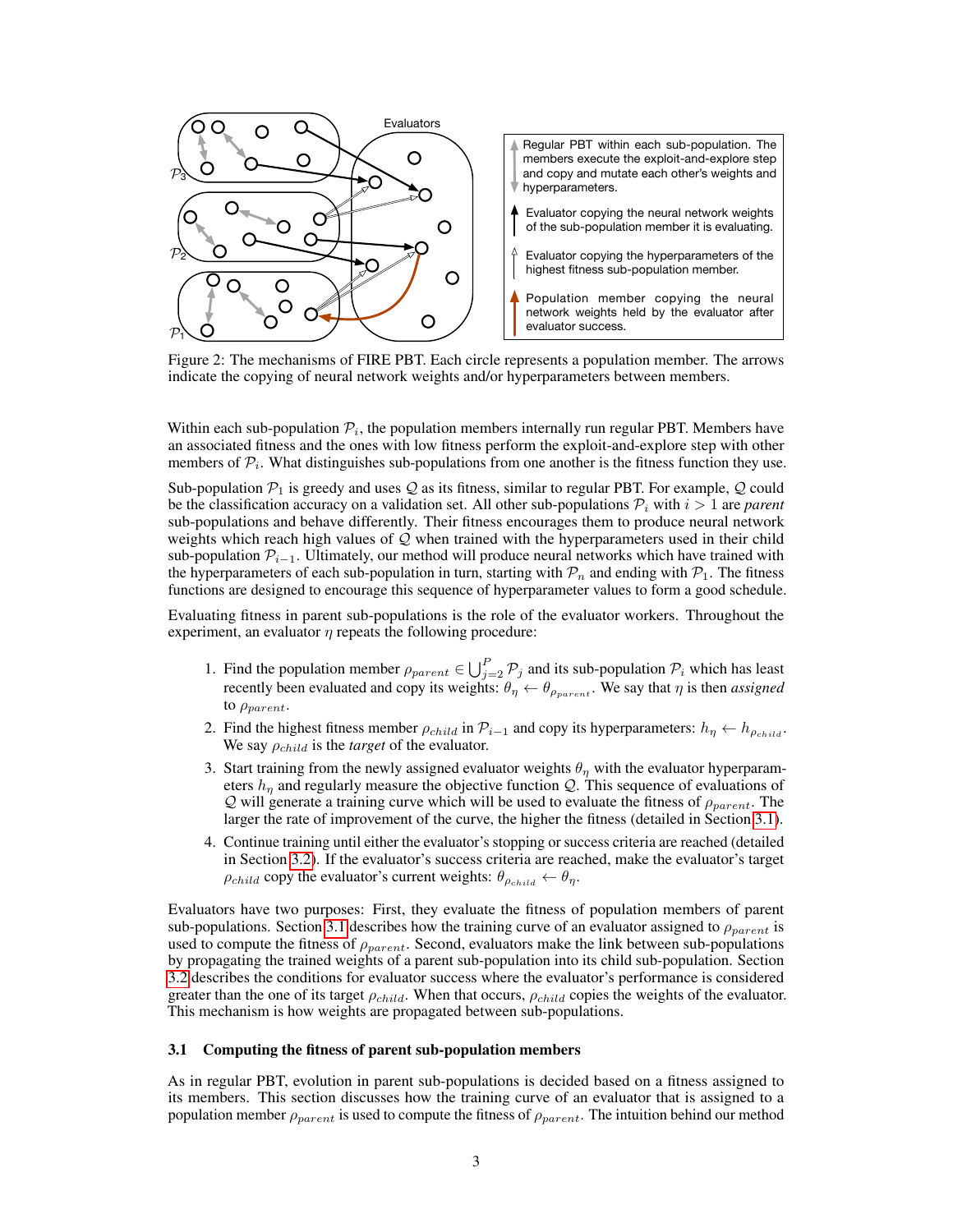<span id="page-3-1"></span>

Figure 3: Example comparison of two curves. Although the left curve has a higher average improvement rate, our procedure find the right curve to be comparatively better. The circled numbers indicate the step in the best\_score\_diff procedure: 1) Smooth the curves, 2) Find the starts of the overlapping sections, 3) Find the length of the overlapping sections, and 4) Compare the best score within each overlapping section.

is that we can use the improvement rate of the training curve as a proxy for the quality of the original weights  $\theta_{Pparent}$ . Stated explicitly, the assumption that guides our method is as follows.

<span id="page-3-2"></span>Assumption 1 *Given two neural networks with similar performance and training with the same or similar hyperparameters, the network showing the fastest rate of improvement will lead to a better final performance.*

Section [3.1.1](#page-3-0) proposes a comparative method which exploits this assumption. Given two curves, it determines whether they are comparable and, if so, which of the two is improving faster. Section [3.1.2](#page-4-1) will describe how this relative metric is turned into a global fitness.

## <span id="page-3-0"></span>3.1.1 Comparing two curves

Each evaluator training curve consists of a series of points  $[(x_1, y_1), (x_2, y_2), \dots, (x_n, y_n)]$  where the xs are regularly spaced training steps and ys are the evaluated value of the objective function  $Q$  at that step.  $x_1$  is the step at which the evaluator copied the weights of its assigned member  $\rho_{parent}$ and  $x_n$  is its current step. For example, Figure [3](#page-3-1) shows a comparison between two curves as they both reach step 2000. The evaluator that produced the left curve copied the weights of its assigned member at step 1000, while the evaluator that produced the right curve did so at step 1500.

Given two evaluators  $\eta$  and  $\kappa$  and their respective training curves  $(x^{\eta}, y^{\eta})$  and  $(x^{\kappa}, y^{\kappa})$ , we describe below a function best\_score\_diff( $\eta$ ,  $\kappa$ ) which is positive if  $\eta$  is considered to be improving faster than  $\kappa$  and negative if  $\kappa$  is improving faster than  $\eta$ . It works by finding an *overlapping section* where the two curves have similar performance and their rates of improvement can be compared. The function best\_score\_diff executes the following procedure:

- 1. Smooth the curves. Fit a Gaussian Process (GP) [\[16\]](#page-9-11) through each curve to smooth them. This is useful in contexts where Q fluctuates rapidly throughout training. We use a Matérn 5/2 kernel and use empirical Bayes to fit its hyperparameters. Let  $\hat{\mathbf{y}}^{\eta}$  and  $\hat{\mathbf{y}}^{\kappa}$  be the smoothed version of  $y^{\eta}$  and  $y^{\kappa}$  respectively.
- 2. Find the starts of the overlapping sections. Find the curve whose GP fit has the highest starting performance by comparing  $\hat{y}_1^{\eta}$  and  $\hat{y}_1^{\kappa}$ . Then, find the first point when the other curve's GP fit reaches that performance for the first time. That is, say  $\hat{y}_1^{\eta} < \hat{y}_1^{\kappa}$ , we find the smallest r such that  $\hat{y}_r^{\eta} \geq \hat{y}_1^{\kappa}$ . The overlapping section of  $(\mathbf{x}^{\eta}, \mathbf{y}^{\eta})$  will start at  $(x_r^{\eta}, y_r^{\eta})$ , and the one of  $(\mathbf{x}^k, \mathbf{y}^k)$  at  $(x_1^k, y_1^k)$ . For example, in Figure [3,](#page-3-1) the right curve starts higher and so its overlapping section starts from its beginning. The left curve first reaches a similar performance at around 1150 steps, which is where its overlapping section starts.
- 3. Find the length of the overlapping sections. Find the maximum number of steps for which both curves have evaluations of  $Q$  data past their starting point. That is, say the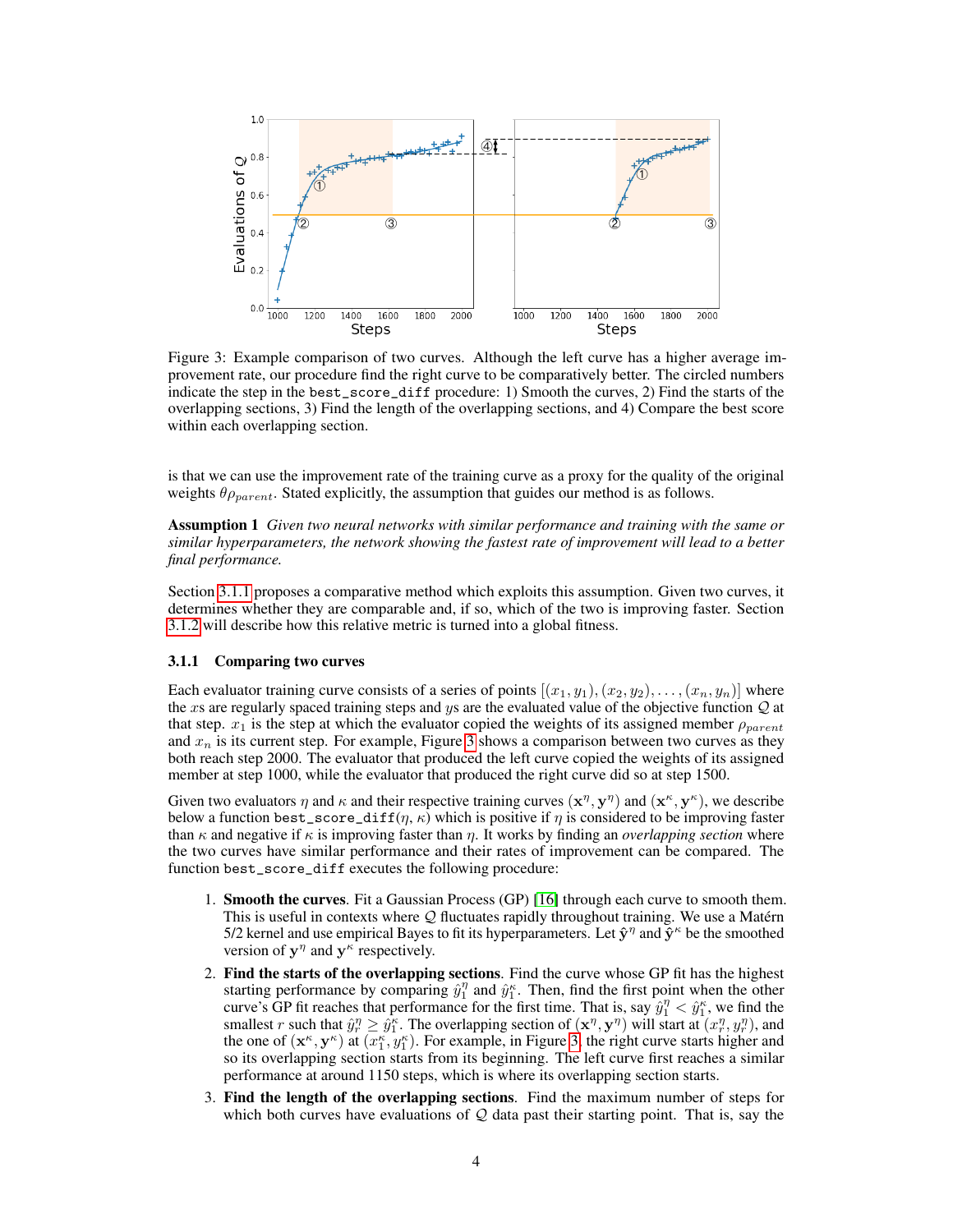overlapping sections start at  $(x_n^{\eta}, y_n^{\eta})$  and  $(x_s^{\kappa}, y_s^{\kappa})$ , then the length of the overlapping sections is  $n = \max(\text{len}(x^n) - r, \text{len}(x^{\kappa}) - s)$ . In Figure [3,](#page-3-1) the right curve has fewer steps past its starting point and therefore constrains the length of the overlapping section.

4. Compare the best score within each overlapping section. Find the highest recorded evaluation of  $Q$  within each curve's overlapping section and compute their difference: best\_score\_diff $(\eta, \kappa) = \max_{r:r+n} \frac{\sum_{s=s+n}^{n} \kappa}{r}$ 

Note that the smoothed curves obtained in Step 1 are only used in the second step. In general, we prefer relying on the data of the original training curve for simplicity and robustness. However, we find smoothing the curves is necessary to obtain reasonable overlapping sections.

A special case occurs when two evaluators do not have an overlapping section because one curve is strictly higher than the other. This is an important case to tackle: it frequently occurs when poor hyperparameter values are explored. These will often lead to degenerate neural network weights and flat training curves with a minimal score. In order to respond to these contexts appropriately we make a second assumption.

Assumption 2 *When training with a fixed set of hyperparameters, the training curves of neural networks are concave.*

We use this assumption in the following way. Say the training curve of  $\eta$  is strictly higher than the one of  $\kappa: \min(\mathbf{y}^{\eta}) > \max(\mathbf{y}^{\kappa})$ . Our method tries to penalise the training curve of  $\eta$  by a constant amount to see if, despite being higher, it is also improving faster. That is, we say penalised $_{\delta}(\eta)$ has the training curve  $(x, y - \delta)$  and check if best\_score\_diff(penalised<sub> $\delta(\eta), \kappa$ ) > 0. We try</sub> multiple values for  $\delta$  in the range  $[\min(\mathbf{y}^{\eta}) - \max(\mathbf{y}^{\kappa}), \min(\mathbf{y}^{\eta}) - \min(\mathbf{y}^{\kappa})]$ . If some values of  $\delta$ lead to a positive score, we make best\_score\_diff( $\eta$ ,  $\kappa$ ) return the highest found score. Otherwise, we set best\_score\_diff( $\eta$ ,  $\kappa$ ) = 0.

#### <span id="page-4-1"></span>3.1.2 Computing the fitness of members of parent sub-population

We now show how to compute the fitness of the members of a parent sub-population  $P_i$ . First, we find the set  $\Phi$  of members in  $\mathcal{P}_i$  which currently have an assigned evaluator. Note that members never have more than a single evaluator assigned to them. Members that have not yet been assigned an evaluator do not have a fitness and are exempt from evolution.

Second, for each member in this set, we compare its evaluator curve to the evaluator curve of each other member in the set. We then sum the computed best\_score\_diff over all comparisons. Call  $\eta_{\rho}$  the evaluator of  $\rho$ , we set:

$$
\mathtt{fitness}(\rho_j) = \sum_{\rho_k \in \Phi} \mathtt{best\_score\_diff}(\eta_{\rho_j}, \eta_{\rho_k}).
$$

#### <span id="page-4-0"></span>3.2 Evaluator stopping and success criteria

Evaluators have two purposes. The first one is producing the training curves to evaluate the members of parent sub-populations as described in the previous section. The second is providing the link between sub-populations which we present here.

Our method keeps evaluators training as long as it is plausible that they will reach a higher performance than the one of their target  $\rho_{child}$ . If it looks like this will not happen, we stop the evaluator, making it available to evaluate other population members. In order to make robust decisions, our method uses a notion of statistical significance which we present below.

**Testing for statistical significance.** To see if an evaluator  $\eta$  is likely to outperform its target  $\rho_{child}$ , we compare their training curves. Our goal is to establish whether the training curve of  $\eta$  is improving statistically significantly faster than  $\rho_{child}$ . According to Assumption [1,](#page-3-2) this would imply the neural network weights held by  $\eta$  will result in better long-term performance. As before, the training curve of  $\eta$  starts from when it copied the weights of its assigned member  $\rho_{parent}$ . The training curve of  $\rho_{child}$  starts from when it last copied the weights of another member via an exploit-and-explore step.

Given the training curves  $(x^{\eta}, y^{\eta})$  of  $\eta$  and  $(x^{\rho_{child}}, y^{\rho_{child}})$  of  $\rho_{child}$ , we start by extracting overlapping regions  $(\mathbf{x}_{r:r+n}^{\eta}, \mathbf{y}_{r:r+n}^{\eta})$  and  $(\mathbf{x}_{s:s+n}^{\rho_{child}}, \mathbf{y}_{s:s+n}^{\rho_{child}})$  as described in Section [3.1.1.](#page-3-0) We then do a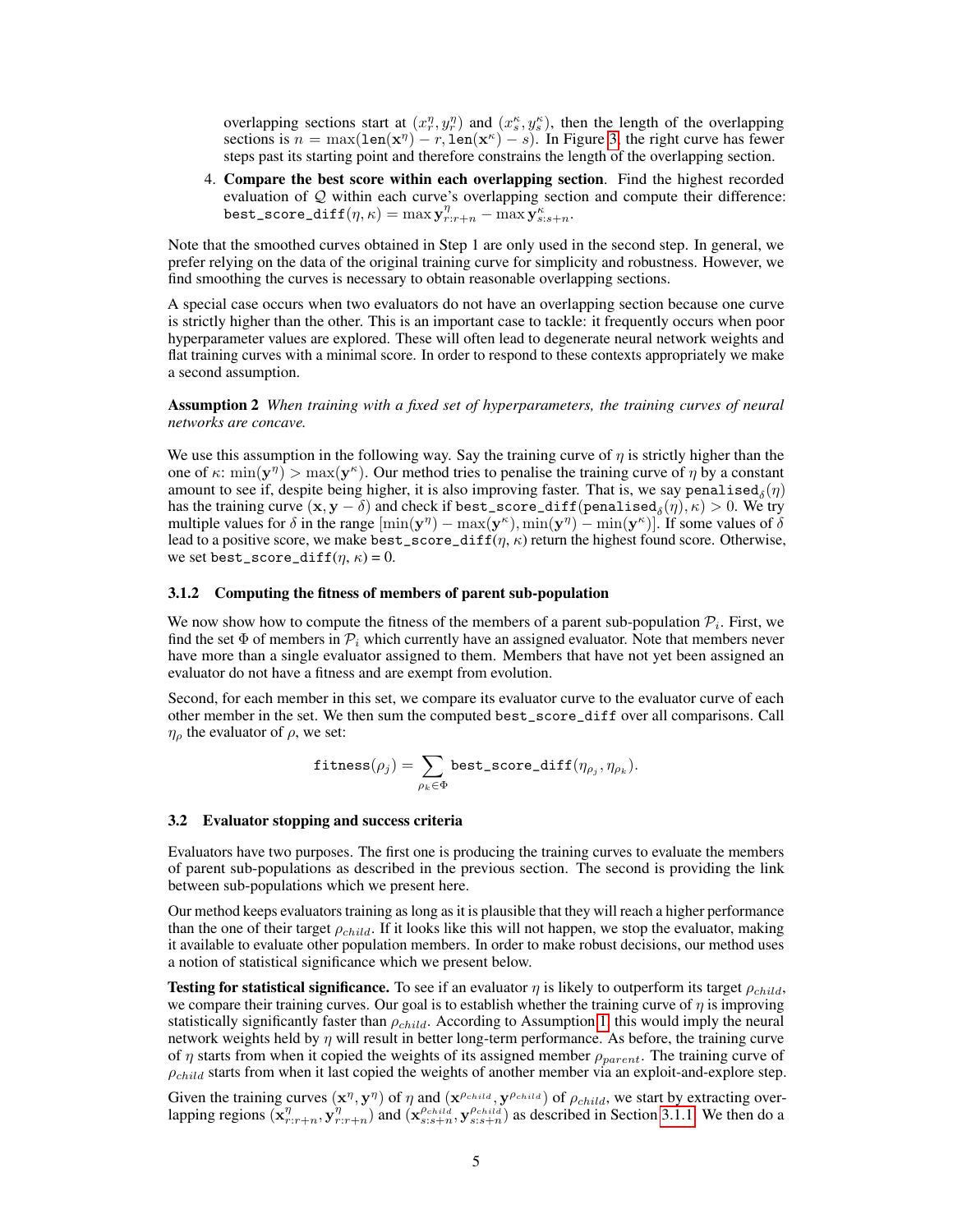pairwise comparison of each of the points in  $y_{r:r+n}^{\eta}$  and  $y_{s:s+n}^{\rho_{child}}$ :  $y_{r+1}^{\eta} > y_{s+1}^{\rho_{child}}$ , ...,  $y_{r+n}^{\eta} > y_{s+n}^{\rho_{child}}$ . Let k be the number of times  $y^{\eta}$  was higher than  $y^{\rho_{child}}$ . We run a binomial test with k successes and n trials and compute the p-value. We call this quantity binom\_test( $\eta$ ,  $\rho_{child}$ ).

Stopping criteria. At regular intervals, an evaluator will compare its training curve with the one of its target  $\rho_{child}$  using the procedure described above. An evaluator that has been training for T steps will stop if either of the following criteria is met:

- The evaluator's curve does not overlap with  $\rho_{child}$ 's curve and T is greater than a hyperparameter max\_eval\_steps, or
- The evaluator's curve does overlap with  $\rho_{child}$ 's curve but binom\_test $(\eta, \rho_{child})$  is greater than  $p_{stat} + max(0, 1 - T/\text{max\_eval\_steps})$  where  $p_{stat}$  is a hyperparameter of our method. We use  $p_{stat} = 0.01$  throughout our experiments.

Success criteria. If  $\eta$  succeeds, meaning it is deemed better than  $\rho_{child}$ ,  $\rho_{child}$  will discard its current neural network weights and copy the one of the evaluator:  $\theta_{\rho_{child}} \leftarrow \theta_{\eta}$ . The conditions for evaluator success are: 1) best\_score\_diff( $\eta$ ,  $\rho_{child}$ ) > 0, and 2) binom\_test( $\eta$ ,  $\rho_{child}$ ) <  $p_{stat}$ .

Finally, an evaluator will stop training and look for a new task if either the member it is assigned to  $\rho_{parent}$  or its target  $\rho_{child}$  loses an evolution event and executes an exploit-and-explore step. When choosing a new member to evaluate, the evaluator will pick the one which has been training for the longest since either it was evaluated or lost an evolution event.

In some cases, we find it beneficial to use a hyperparameter  $\texttt{min\_steps\_before\_eval}_i$  per parent sub-population  $P_i$  which determines the minimum number of steps before its members can be evaluated. This allows us to make sure that its child population  $\mathcal{P}_{i-1}$  has converged on a set of hyperparameters. This way, the evaluators generating training curves for the members of  $\mathcal{P}_i$  will all be using similar hyperparameters. We tune  $\mathtt{min\_steps\_before\_eval}_i$  by inspecting the number of steps needed for  $\mathcal{P}_{i-1}$  to converge on a narrow set of hyperparameter values.

## <span id="page-5-0"></span>4 Experiments

Our experiments focus on hyperparameter optimisation methods that are able to complete within the wall clock time of a single learning process. We compare FIRE PBT to PBT and random hyperparameter search (RS) on an image classification task and a reinforcement learning (RL) task.

Selecting FIRE PBT hyperparameters. The main hyperparameters to choose in FIRE PBT are the number of sub-populations and the distribution of workers into the different sub-populations and evaluator set. Within an experiment, we always make all sub-populations be the same size. That size is a function of the difficulty of the optimisation problem. We find 8 to be a good size for our image classification experiments where learning is very stable and use 18 in our reinforcement learning experiments where training is more stochastic. We set the number of evaluators to be three quarters of the total size of the parent sub-populations. This is because, at any one time, roughly one quarter of members will have just performed an explore-and-exploit step and so should train for some time before being evaluated.

#### 4.1 Image classification

We compare FIRE PBT with PBT and RS on the classification task of training a ResNet-50 [\[9\]](#page-9-12) on the ImageNet dataset [\[17\]](#page-9-7) with a batch size of 1024. We optimise the learning rate hyperparameter.

The ImageNet dataset consists of ~1.28 million training images and 50,000 validation images. To avoid overfitting the validation set, we extract 10,000 samples at random from the training set and use them for measuring the objective function  $Q$ . For clarity, we refer to these extracted samples as the validation set, and the original 50,000 validation images as the test set.

For each method, we run five experiments each with 50 workers training on the truncated training set. To show the impact of population size, we also run FIRE PBT experiments with 22 workers and 36 workers. For each of these experiments, we find the highest recorded validation score throughout training. We report this score as well as the test score that was achieved by the same neural network at that same point in training. Finally, we retrace the hyperparameter schedule that lead to this score,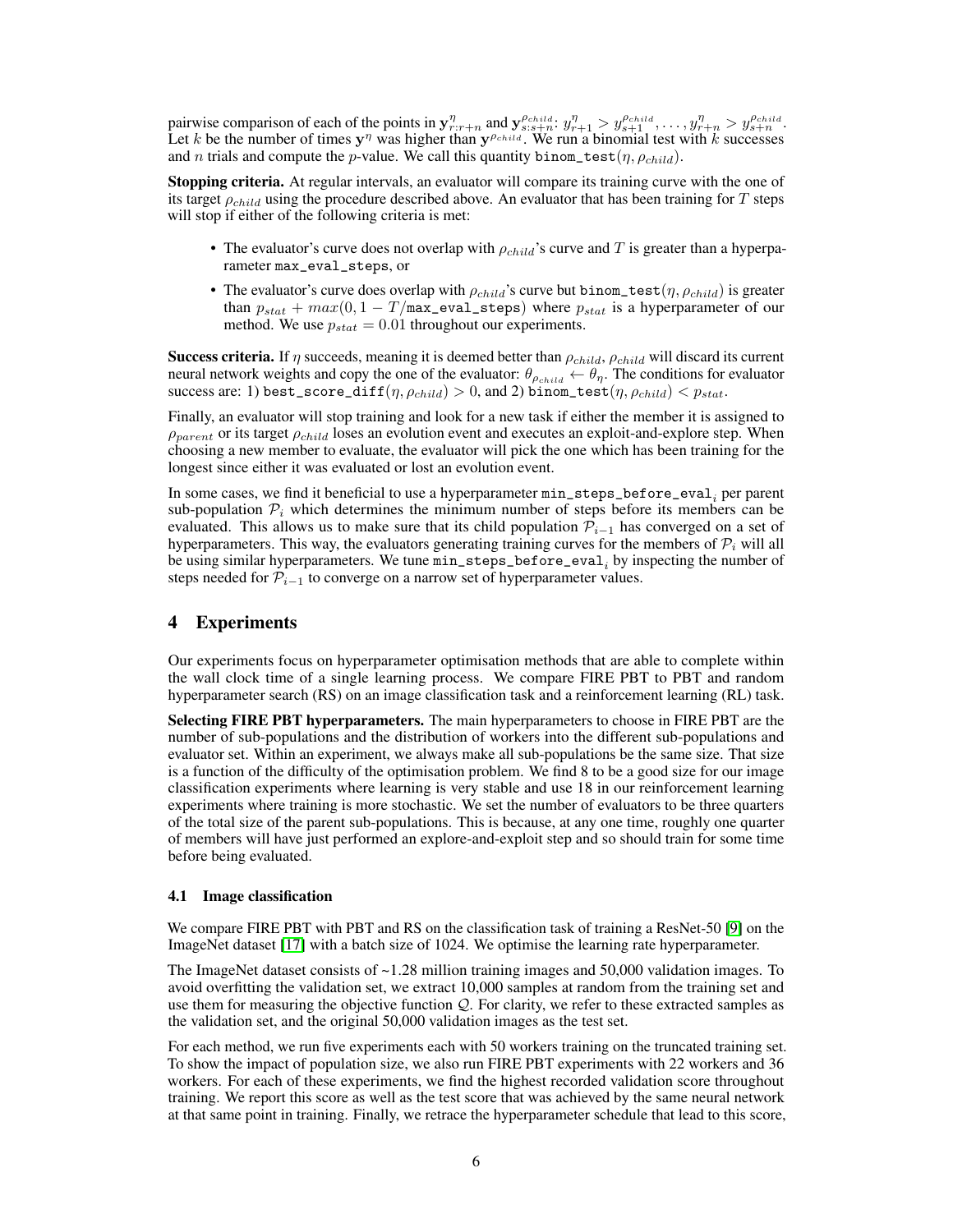<span id="page-6-0"></span>

|                        | Top validation acc. | Matching test acc. | Schedule replay test acc. |
|------------------------|---------------------|--------------------|---------------------------|
| RS Hand-tuned schedule | $80.49 \pm 0.13$    | $76.04 \pm 0.16$   | $76.60 \pm 0.16$          |
| <b>PRT</b>             | $75.78 \pm 0.78$    | $70.91 \pm 0.78$   | $71.69 \pm 0.71$          |
| FIRE PBT $(22)$        | $80.07 \pm 0.31$    | $76.17 \pm 0.08$   | $76.04 \pm 0.08$          |
| FIRE PBT $(36)$        | $80.36 \pm 0.35$    | $76.43 \pm 0.24$   | $76.36 \pm 0.29$          |
| FIRE PBT $(50)$        | $80.59 \pm 0.31$    | $76.06 \pm 0.51$   | $76.51 \pm 0.34$          |

Table 1: ImageNet scores. Shows mean and standard deviation of the top validation accuracy scored throughout the experiment, the test accuracy scored at the same point in training, and the test accuracy obtained by replaying the hyperparameter schedule found and training on the full training set.

including the number of steps trained with each hyperparameter. We then train a new neural network, from scratch, following this hyperparameter schedule and training on the entire training set. We record the final test performance. This final step is so that our scores can be compared with previously published results produced in this regime.

## 4.1.1 Experimental details

In our random search experiments, we follow the already tuned hyperparameter schedule proposed by Goyal et al. [\[8\]](#page-9-8). Their procedure uses a reference learning rate  $\lambda \frac{batch\_size}{256}$  with  $\lambda = 1e-1$ . During the first 5 epochs of training, the schedule linearly increases the learning rate from 0 to the reference learning rate. It then keeps it constant, reducing it by 1/10 at the 30-th, 60-th and 80-th epoch. In our experiments, we keep this relative schedule and set each of the 50 workers to randomly sample  $\lambda$ log-uniformly between 1e−2 and 3e−1 at the start of the experiment.

We use the same hyperparameters for both regular PBT and FIRE PBT's within sub-population PBT:

**Hyperparameters** We optimise the hyperparameter  $\lambda$  which determines the learning rate of  $\lambda \frac{batch\_size}{256}$ . As with our random search experiments, we sample the initial value of  $\lambda$  log-uniformly between 1e−2 and 3e−1.

Objective function We evaluate a model by computing its top-1 accuracy on the validation set. In order to generate detailed training curves for FIRE PBT, we evaluate this every 200 training steps.

Ready A member of the population is deemed ready to exploit and explore every 2400 steps. Similarly, in FIRE PBT, evaluators check their stopping and success criteria every 2400 steps.

Exploit We use a truncation selector: If a population member has a fitness in the bottom 25% of the population, it copies the neural network weights and hyperparameters of a random member in the top 25% of the population.

Explore We multiply  $\lambda$  by a value sampled at uniform random from [0.5, 0.8, 1.25, 2.0].

In our PBT experiments, the 50 workers form a single population. In FIRE PBT, our experiments with 22, 36 and 50 workers use two, three and four sub-populations respectively. We set each sub-population to be of size 8 and use the remaining workers as evaluators. We set max\_eval\_steps to  $7200$  steps. We find that using the min\_steps\_before\_eval hyperparameter is unnecessary as the sub-populations quickly converge to reasonable hyperparameter values and set it to 0 for all sub-populations. Both PBT and FIRE PBT use a synchronous implementation which will wait for all workers to have reached the next evolution step before making any decision.

#### 4.1.2 Results

Table [1](#page-6-0) shows for each method: the mean and standard deviation of the highest validation score, the test score that was achieved at the same point, and the test score that was achieved by replaying the same hyperparameter schedule and training on the full training set. FIRE PBT significantly outperforms PBT and achieves results similar to those of Random Search with a hand-tuned schedule.

Figure [4a](#page-7-0) shows the hyperparameter distribution of the four sub-populations for one of our FIRE PBT experiments as well as the hyperparameter schedule that lead to the best validation score. The black circles indicate the points at which evaluators copied the neural network weights of their assigned member, leading to evaluator success. All other hyperparameter mutations that are shown are the result of an exploit-and-explore step.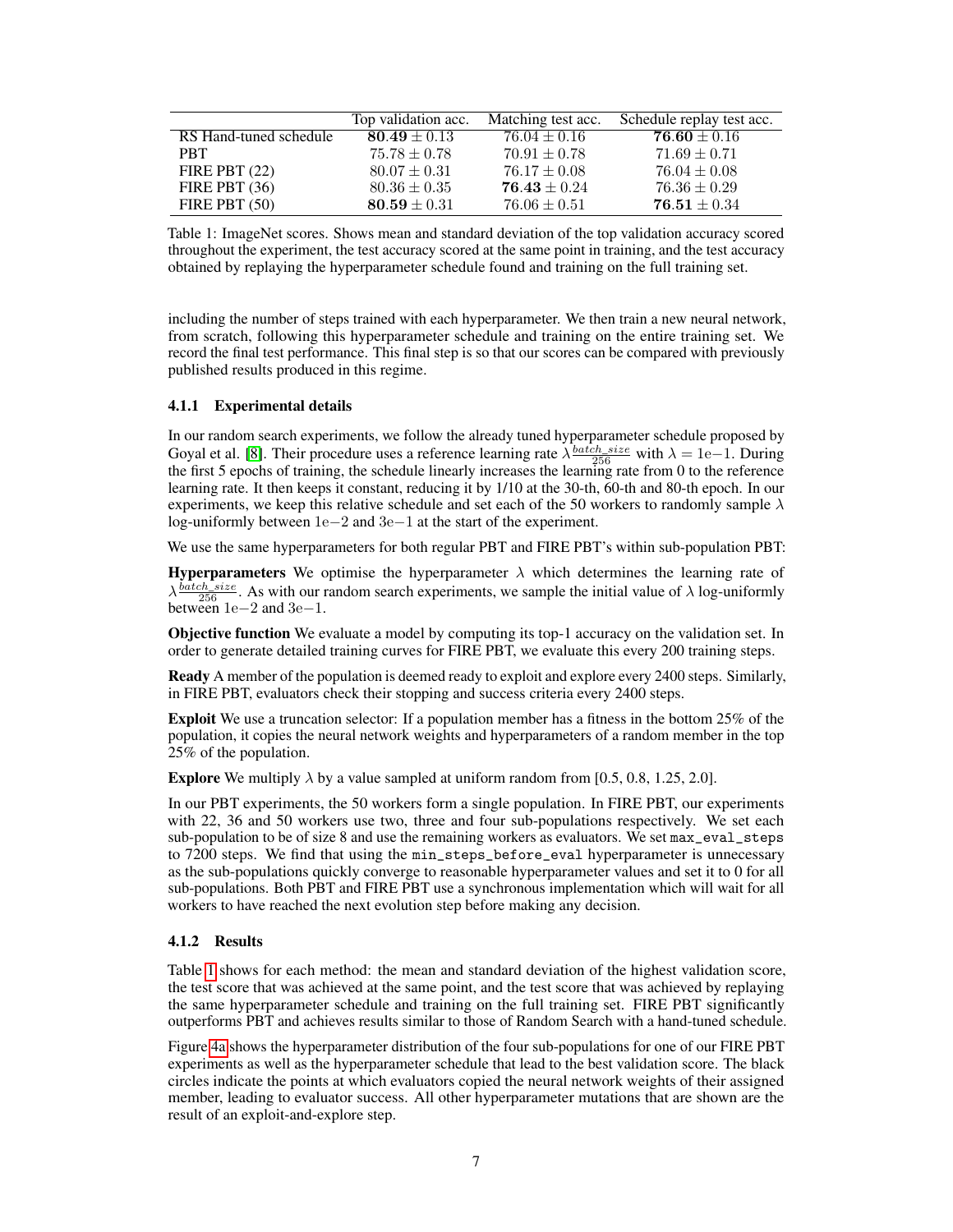<span id="page-7-0"></span>

a linear scale) of the four sub-populations throughout a best validation accuracy scored by a worker at each FIRE PBT experiment.

(a) Distribution of the  $\lambda$  parameter (learning rate up to (b) Distribution across experiments of the population's step.

Figure 4: Evolution of the hyperparameters (left) and validation scores (right) throughout ImageNet training.

One of the advantages of FIRE PBT is that at any time throughout the experiment, the population members of  $\mathcal{P}_1$  provide a current best effort performance. Figure [4b](#page-7-0) shows the best validation score achieved at any point in our experiments. We can see that FIRE PBT rapidly reaches high accuracy without compromising the long-term performance.

Compute costs. The cost of a single end-to-end ImageNet training in our setup including the frequent evaluations is approximately 4 TPUv3-core-days. This brings the cost of an experiment with 50 workers to 200 TPUv3-core-days.

### 4.2 Reinforcement learning

We compare FIRE PBT with RS and PBT on the task of optimising the hyperparameters of a reinforcement learning agent training with a V-MPO loss [\[20\]](#page-10-1). We replicate the setting of the original V-MPO experiments on the OpenAI Gym tasks of Ant-v1 and Humanoid-v1 [\[3\]](#page-9-9), including all hyperparameters. These experiments sweep over two hyperparameters showing robustness to their values:  $\epsilon_{\alpha_\mu}$  and  $\epsilon_{\alpha_\Sigma}$ , which bound the rate of change of the policy, are sampled log-uniformly in the ranges [5e−3, 1e−2] and [5e−6, 5e−5] respectively. As their values have little impact on performance, we fix them to 7.5e−3 and 1e−5 respectively.

For each method, we run three experiments each with 50 workers. All three methods optimise the same hyperparameters and use the same initial sampling distributions. We also use the same hyperparameters for both PBT and FIRE PBT's within sub-population PBT. In FIRE PBT, we split the workers into two sub-populations of size 18 and use the remaining 14 workers as evaluators. Sub-population  $\mathcal{P}_2$  uses min\_steps\_before\_eval of 1e9 actor steps and max\_eval\_steps of 6e8 actor steps. We let agents train for 6e9 actor steps.

**Hyperparameters** We optimise the learning rate and the  $\epsilon_n$  hyperparameter which sets the size of a trust region. We initially sample the learning rate log-uniformly between 1e−5 and 1e−3 and  $\epsilon_n$ log-uniformly between 5e−3 and 2e−2.

Objective function We evaluate the current model by computing the average episode return.

Ready A member of the population is deemed ready to exploit and explore every 6e7 actor steps. Similarly, in FIRE PBT, evaluators check their stopping and success criteria every 6e7 steps.

Exploit We use a truncation selector: If a population member has a fitness in the bottom 25% of the population it copies the neural network weights and hyperparameters of a random member in the top 25% of the population.

Explore We perturb each of the hyperparameters independently. The learning rate is multiplied by a random value selected from [0.5, 0.8, 1.25, 2.0]. Likewise,  $\epsilon_n$  is multiplied by a random value selected from [0.8, 0.95, 1.05, 1.2].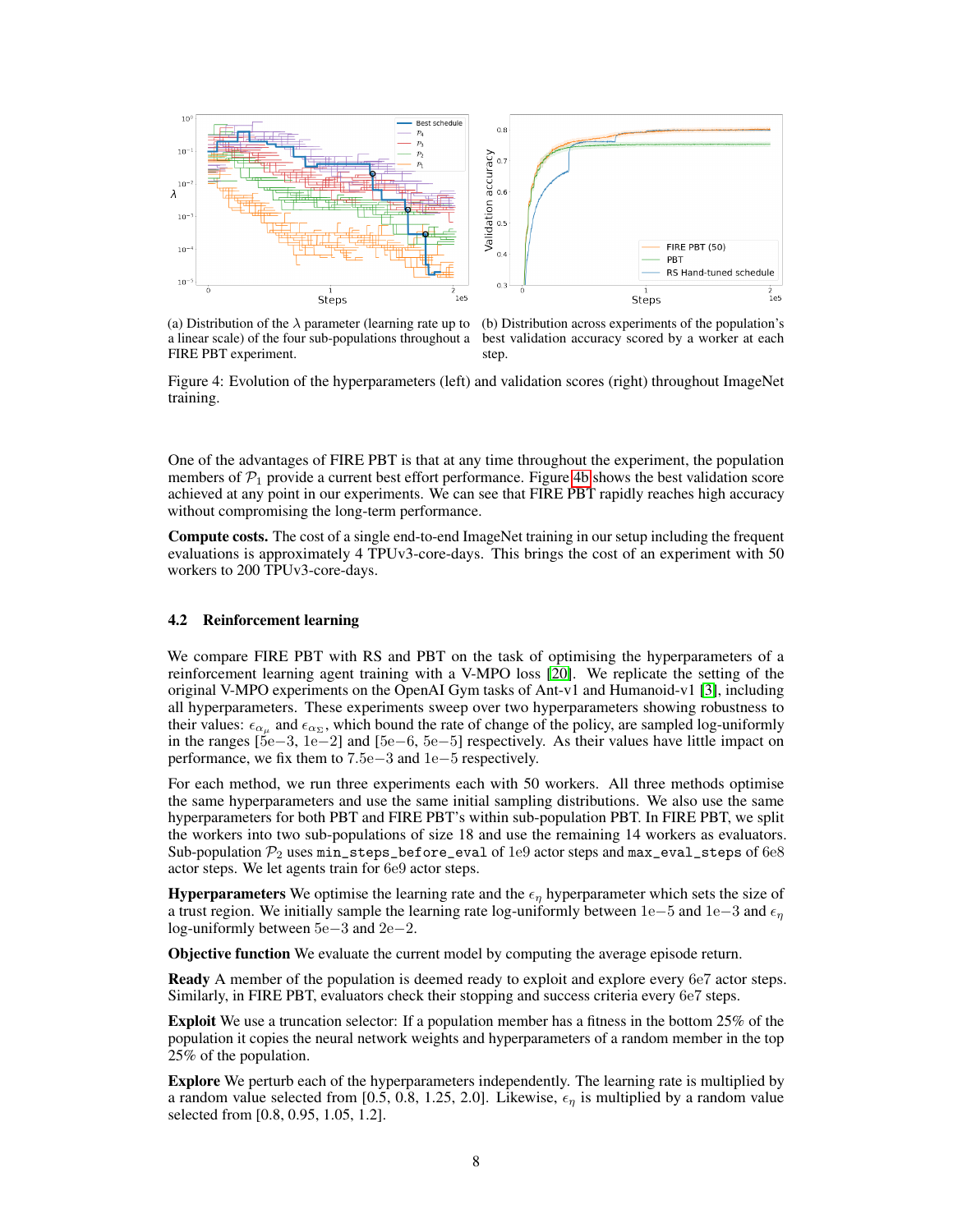<span id="page-8-2"></span>

Figure 5: Distribution across experiments of the top average episode return scored by a worker at each step on Ant-v1 (left) and Humanoid-v1 (right).

Figure [5](#page-8-2) shows the distribution across experiments of the top average episode return achieved by one of the population's workers throughout training. FIRE PBT shows faster learning and higher performance than PBT and RS.

Compute costs. The cost of training a single OpenAI Gym agent in our setup is approximately 3.2 TPUv2-core-days and 3.2k CPUs-days. This brings the cost of an experiment with 50 workers to 160 TPUv2-core-days and 160k CPUs-days.

## <span id="page-8-0"></span>5 Related work

The field of AutoML [\[11\]](#page-9-0) has grown rapidly in recent years due to the demand for machine learning methods that work out of the box. Most of these methods focus on sequential optimisation, where the result of a training run is used to inform the next iteration of hyperparameter search. In this domain, Bayesian optimisation has seen a large amount of attention [\[19,](#page-10-0) [10,](#page-9-1) [1\]](#page-9-2). Some approaches use parallelism and evaluate multiple hyperparameters at once to reduce the number of iterations [\[18,](#page-10-2) [7,](#page-9-13) [22\]](#page-10-3). Compared with these approaches, PBT and FIRE PBT have the advantage of completing within the wall clock time of a single learning process.

Some work in this area models the training curves of models to predict how they will do in the future [\[21,](#page-10-4) [4,](#page-9-14) [14\]](#page-9-15). In concept, this is similar to the faster improvement rate approach presented in this paper. However, these works typically use this approach to compare the training curves of networks training with different hyperparameters, whereas we restrict our method to comparing networks that are training with similar hyperparameters.

Hyperband [\[15\]](#page-9-3) is a purely parallel approach which models hyperparameter selection as an infinitearmed bandit. However, the initial amount of parallelism required by the method is large and hence a practical implementation will start by sequentially evaluating independent models.

An important fraction of the work in AutoML focuses on the hyperparameters that guide the architecture of the neural network [\[5\]](#page-9-16). It is an open research question how such hyperparameters should be included in the PBT or FIRE PBT framework as it would involve altering a network's architecture during training.

# <span id="page-8-1"></span>6 Conclusion

We have presented Faster Improvement Rate PBT, an extension of regular PBT, which tackles the cases in which greedy hyperparameter mutations lead to poor long-term performance. We have shown the effectiveness of FIRE PBT on the distinct domains of image classification and reinforcement learning. Our experiments showed that FIRE PBT was able to find sensible hyperparameter schedules which matched the performance of hand-tuned ones and outperformed static schedules. We hope that the use of FIRE PBT will become a powerful platform for researchers and practitioners to explore new methods.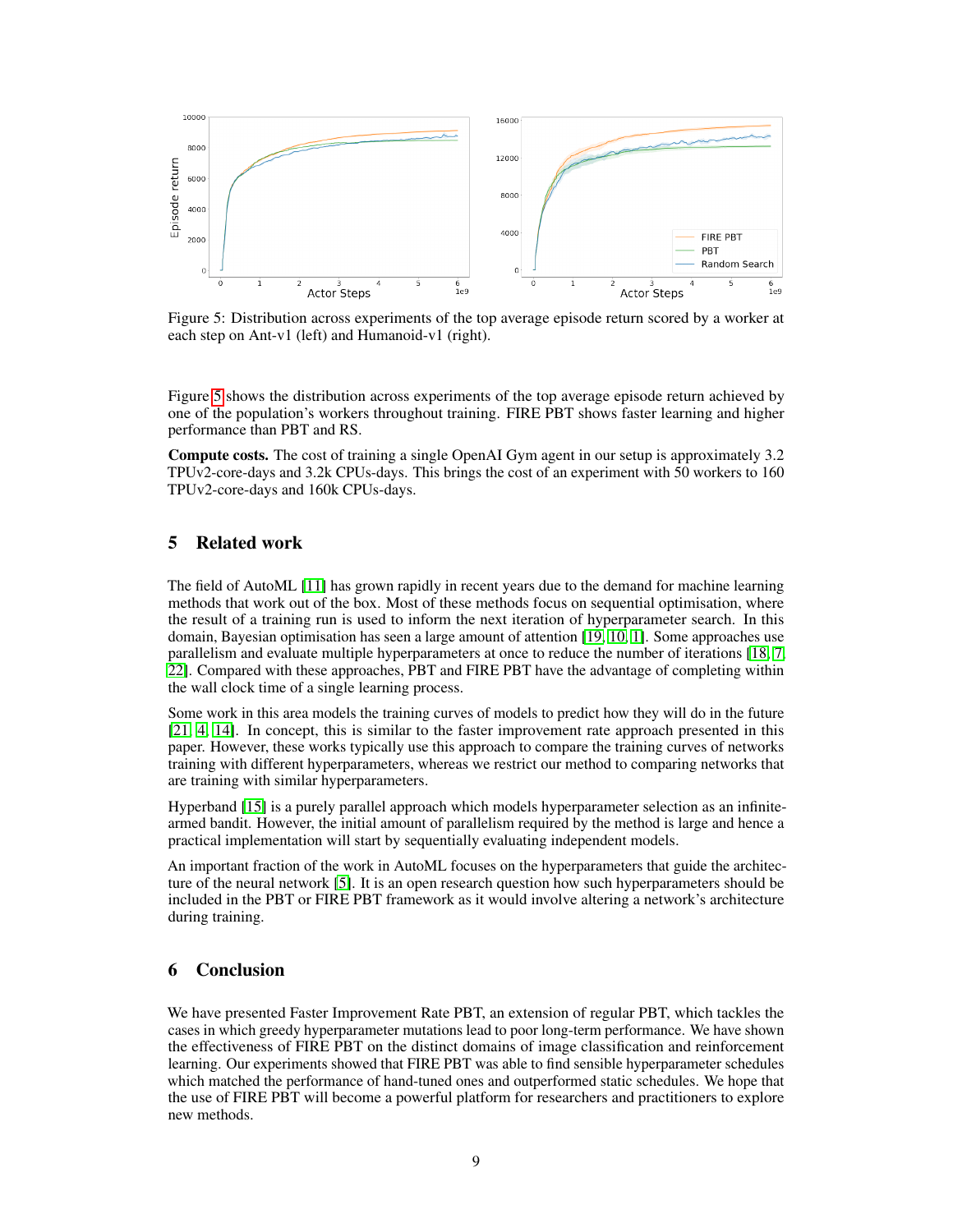## **References**

- <span id="page-9-2"></span>[1] J. S. Bergstra, R. Bardenet, Y. Bengio, and B. Kégl. Algorithms for hyper-parameter optimization. In *Advances in Neural Information Processing Systems*, pages 2546–2554, 2011.
- <span id="page-9-10"></span>[2] E. Brochu, V. M. Cora, and N. de Freitas. A tutorial on bayesian optimization of expensive cost functions, with application to active user modeling and hierarchical reinforcement learning. *CoRR*, abs/1012.2599, 2010.
- <span id="page-9-9"></span>[3] G. Brockman, V. Cheung, L. Pettersson, J. Schneider, J. Schulman, J. Tang, and W. Zaremba. Openai gym, 2016.
- <span id="page-9-14"></span>[4] T. Domhan, J. T. Springenberg, and F. Hutter. Speeding up automatic hyperparameter optimization of deep neural networks by extrapolation of learning curves. In *Proceedings of the 24th International Conference on Artificial Intelligence*, IJCAI'15, page 3460–3468. AAAI Press, 2015.
- <span id="page-9-16"></span>[5] T. Elsken, J. H. Metzen, and F. Hutter. Neural architecture search: A survey. *Journal of Machine Learning Research*, 20(55):1–21, 2019.
- <span id="page-9-5"></span>[6] L. Espeholt, H. Soyer, R. Munos, K. Simonyan, V. Mnih, T. Ward, Y. Doron, V. Firoiu, T. Harley, I. Dunning, S. Legg, and K. Kavukcuoglu. IMPALA: Scalable distributed deep-RL with importance weighted actor-learner architectures. In J. Dy and A. Krause, editors, *Proceedings of the 35th International Conference on Machine Learning*, volume 80 of *Proceedings of Machine Learning Research*, pages 1407–1416. PMLR, 10–15 Jul 2018.
- <span id="page-9-13"></span>[7] J. González, Z. Dai, P. Hennig, and N. Lawrence. Batch Bayesian optimization via local penalization. In *Artificial Intelligence and Statistics*, pages 648–657, 2016.
- <span id="page-9-8"></span>[8] P. Goyal, P. Dollár, R. Girshick, P. Noordhuis, L. Wesolowski, A. Kyrola, A. Tulloch, Y. Jia, and K. He. Accurate, large minibatch sgd: Training imagenet in 1 hour. *arXiv preprint arXiv:1706.02677*, 2017.
- <span id="page-9-12"></span>[9] K. He, X. Zhang, S. Ren, and J. Sun. Deep residual learning for image recognition. In *2016 IEEE Conference on Computer Vision and Pattern Recognition (CVPR)*, pages 770–778, 2016.
- <span id="page-9-1"></span>[10] F. Hutter, H. H. Hoos, and K. Leyton-Brown. Sequential model-based optimization for general algorithm configuration. *LION*, 5:507–523, 2011.
- <span id="page-9-0"></span>[11] F. Hutter, L. Kotthoff, and J. Vanschoren, editors. *Automatic machine learning: methods, systems, challenges*. Challenges in Machine Learning. Springer, Germany, 2019.
- <span id="page-9-6"></span>[12] M. Jaderberg, W. M. Czarnecki, I. Dunning, L. Marris, G. Lever, A. G. Castañeda, C. Beattie, N. C. Rabinowitz, A. S. Morcos, A. Ruderman, N. Sonnerat, T. Green, L. Deason, J. Z. Leibo, D. Silver, D. Hassabis, K. Kavukcuoglu, and T. Graepel. Human-level performance in 3d multiplayer games with population-based reinforcement learning. *Science*, 364(6443):859–865, 2019.
- <span id="page-9-4"></span>[13] M. Jaderberg, V. Dalibard, S. Osindero, W. M. Czarnecki, J. Donahue, A. Razavi, O. Vinyals, T. Green, I. Dunning, K. Simonyan, C. Fernando, and K. Kavukcuoglu. Population based training of neural networks. *CoRR*, abs/1711.09846, 2017.
- <span id="page-9-15"></span>[14] A. Klein, S. Falkner, J. T. Springenberg, and F. Hutter. Learning curve prediction with bayesian neural networks. In *5th International Conference on Learning Representations, ICLR 2017, Toulon, France, April 24-26, 2017, Conference Track Proceedings*. OpenReview.net, 2017.
- <span id="page-9-3"></span>[15] L. Li, K. Jamieson, G. DeSalvo, A. Rostamizadeh, and A. Talwalkar. Hyperband: A novel bandit-based approach to hyperparameter optimization. *arXiv preprint arXiv:1603.06560*, 2016.
- <span id="page-9-11"></span>[16] C. Rasmussen and C. Williams. *Gaussian Processes for Machine Learning*. Adaptive Computation and Machine Learning. MIT Press, Cambridge, MA, USA, Jan. 2006.
- <span id="page-9-7"></span>[17] O. Russakovsky, J. Deng, H. Su, J. Krause, S. Satheesh, S. Ma, Z. Huang, A. Karpathy, A. Khosla, M. Bernstein, A. C. Berg, and L. Fei-Fei. ImageNet Large Scale Visual Recognition Challenge. *International Journal of Computer Vision (IJCV)*, 115(3):211–252, 2015.